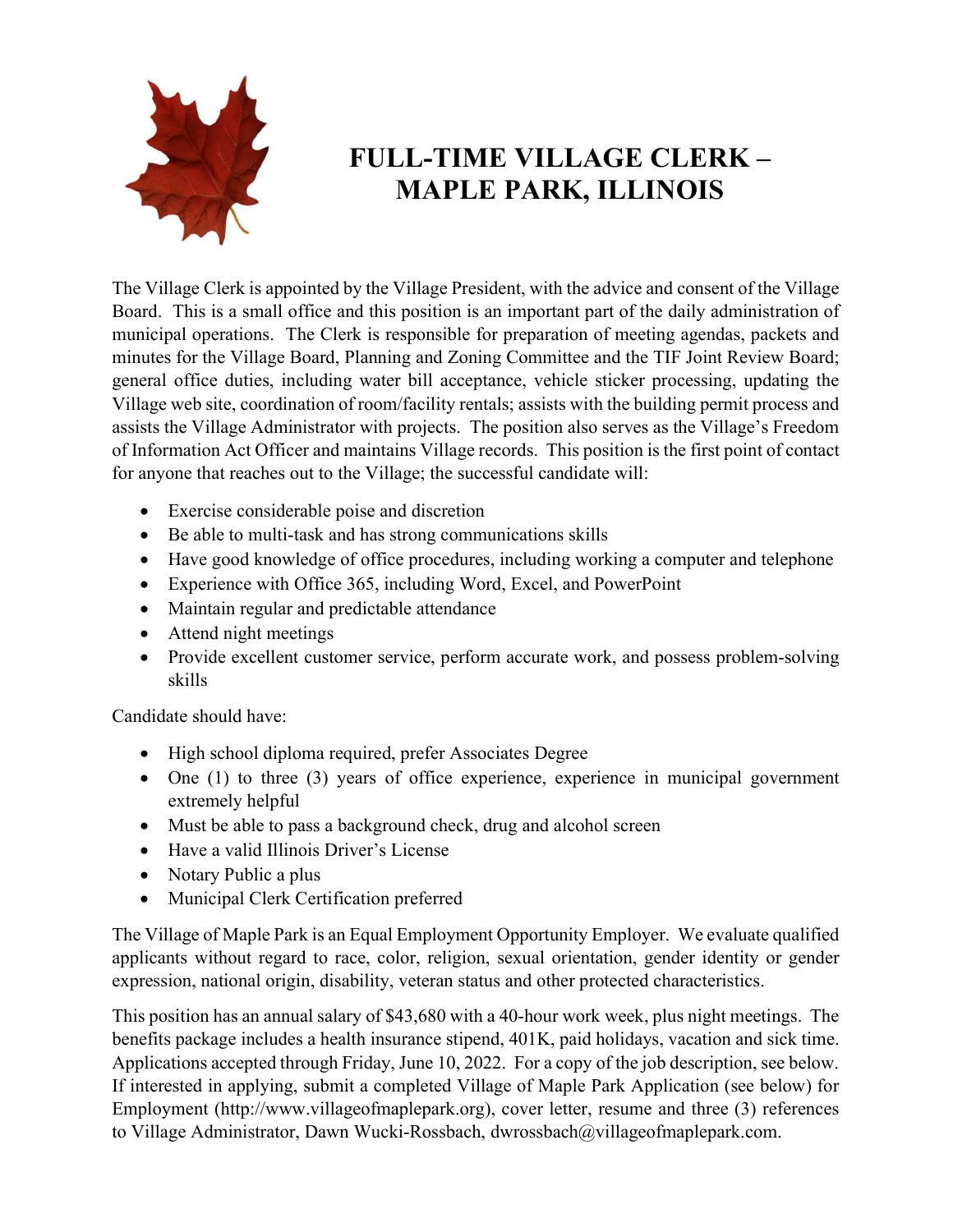

#### **VILLAGE OF MAPLE PARK POSITION DESCRIPTION**

**Title: Village Clerk Position Status: Full-Time Position Reports to: Village Administrator FLSA Status: Exempt** 

# *DUTIES*

#### **GENERAL DESCRIPTION**

The general function of the position within the organization is to perform moderately complex work related to primary function of Village Clerk related activities and the daily administrative functions of the Village's municipal office. The position may supervise another part-time clerical employee.

**PRIMARY DUTIES:** *This list represents the essential functions performed by the position. Employees may be assigned additional duties by management as required.*

Attends all meetings of the corporate authorities – Village Board (including Executive Sessions), Committee of the Whole, Planning and Zoning Commission and other meetings as needed.

Maintain confidentiality of municipal business.

Prepares agendas and schedules meetings for Village Board (including Executive Sessions and Committee of the Whole), Planning and Zoning Commission and other meetings as needed.

Transcribes meeting minutes for all Village Board (including Executive Sessions and Committee of the Whole), Planning and Zoning Commission and other meetings as needed.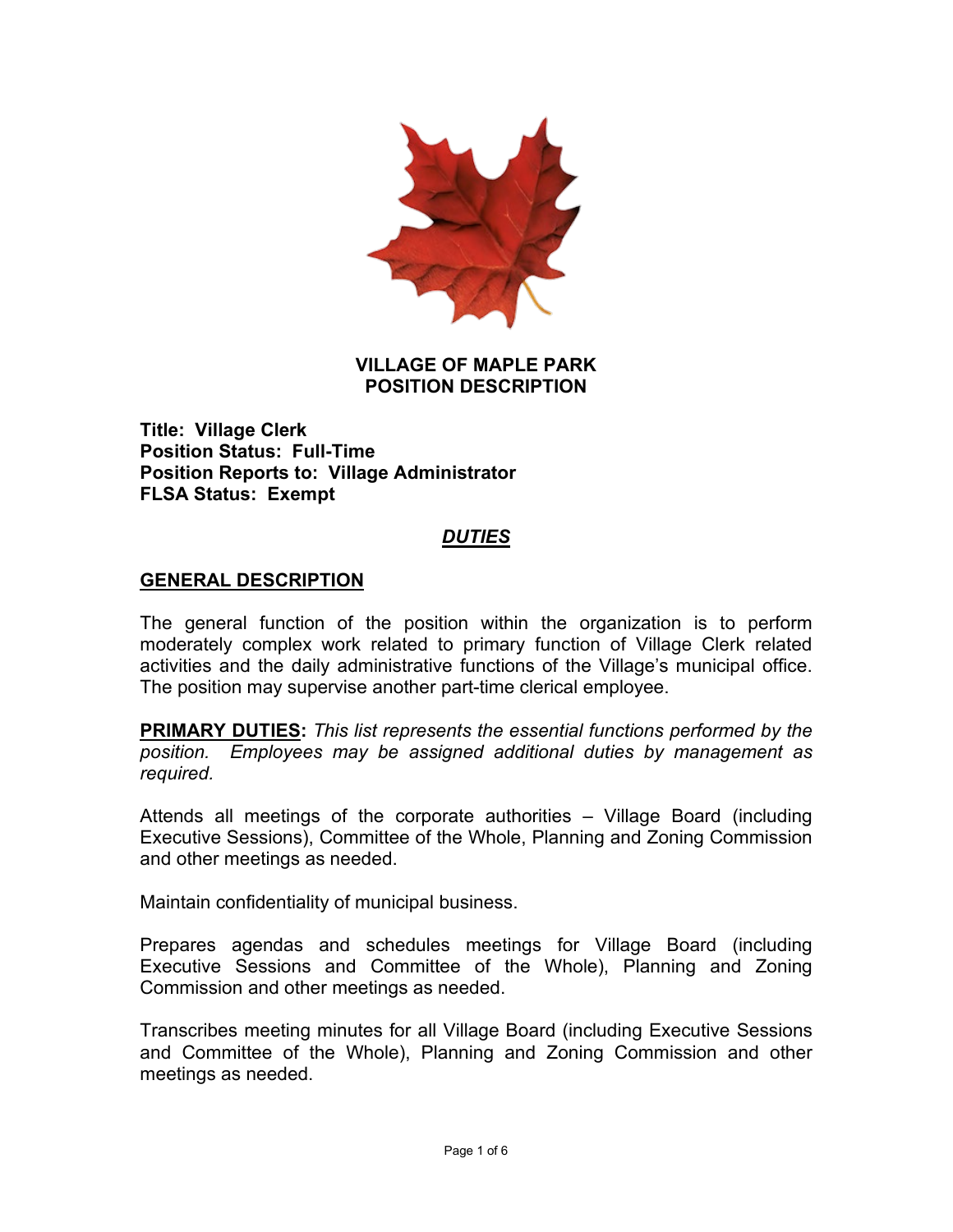#### **VILLAGE CLERK**

Drafts ordinances and resolutions.

Serves as the Village's Freedom of Information (FOIA) Officer.

Receives candidates' nominating papers and certify the names of all candidates to be printed on the ballot.

Serves as the Village's keeper of records and is responsible for the oversight of the Village of Maple Park's State's Records Disposal permit.

Responsible for submitting the proper documentation and disposal of Village records.

Assist with the issuance of Liquor Licenses, Amusement Licenses, Videogaming Licenses, Raffle Licenses and Tobacco Licenses.

Serves as the Office Manager and plans, establishes and implements office methods and procedures.

Ensures that office hours are covered.

Updates Village website and Facebook page.

Assist with the issuance of building permits and property maintenance letters.

Assists with the issuance of golf cart and vehicle stickers.

Assists with enforcement of Covenants, Codes and Restrictions (CCR.)

Assist with the issuance of park, gym and facility rentals.

Order office supplies and business cards and letterhead.

Answer correspondence pertaining to Village or department business; compile various statistical reports as requested.

Assist customers with basic and complex questions over the phone, in person or by mail.

May complete daily deposits.

Serves as utility billing backup.

Picks up and processes mail.

All other related duties as assigned.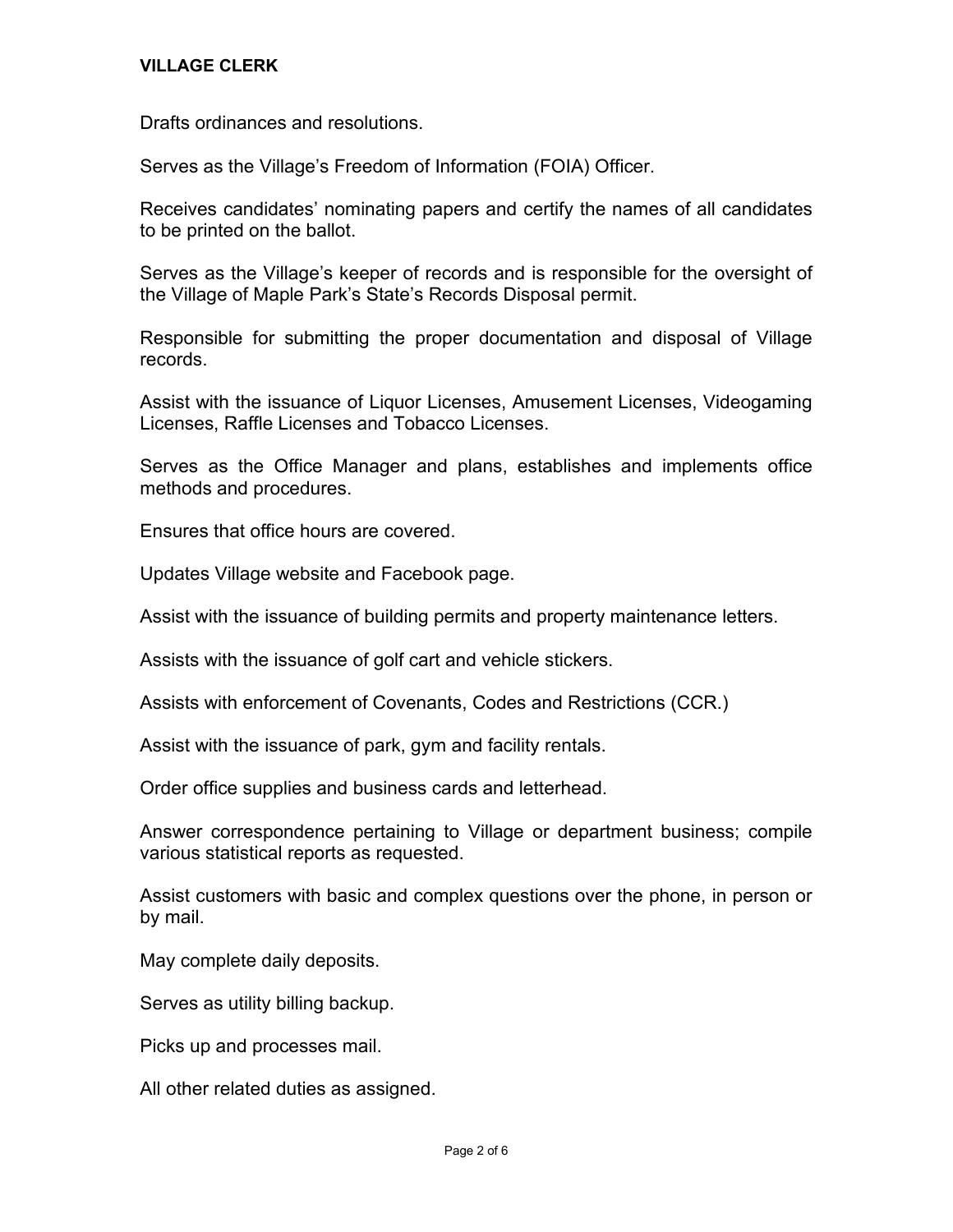Serves as Deputy Registrar for voter registration.

# *GENERAL RESPONSIBILITIES AND REQUIREMENTS*

**DATA RESPONSIBILITY: "***Data Responsibility" refers to information, knowledge, and conceptions obtained by observation, investigation, interpretation, visualization, and mental creation. Data are intangible and include numbers, words, symbols, ideas, concepts, and oral verbalizations.* 

Gathers, organizes, analyzes, examines, or evaluates data or information.

**PEOPLE RESPONSIBILITY: "***People Responsibility" refers to individuals who have contact with or are influenced by the position.*

Persuades or influences others in favor of a service, course of action, or point of view.

**ASSETS RESPONSIBILITY: "***Assets Responsibility" refers to the responsibility for achieving economies or preventing loss within the organization.*

Requires responsibility and opportunity for achieving moderate economies and/or preventing moderate losses through the management or handling of supplies of high value or moderate amounts of money.

**MATHEMATICAL REQUIREMENTS: "***Mathematics" deals with quantities, magnitudes, and forms and their relationships and attributes by the use of numbers and symbols.* 

Uses addition, subtraction, multiplication, and division; may compute ratios, rates, and percents.

**COMMUNICATIONS REQUIREMENTS: "***Communications" involves the ability to read, write, and speak.* 

Read simple sentences, instructions, or work orders; write simple sentences and complete simple job forms; speak simple sentences using basic grammar.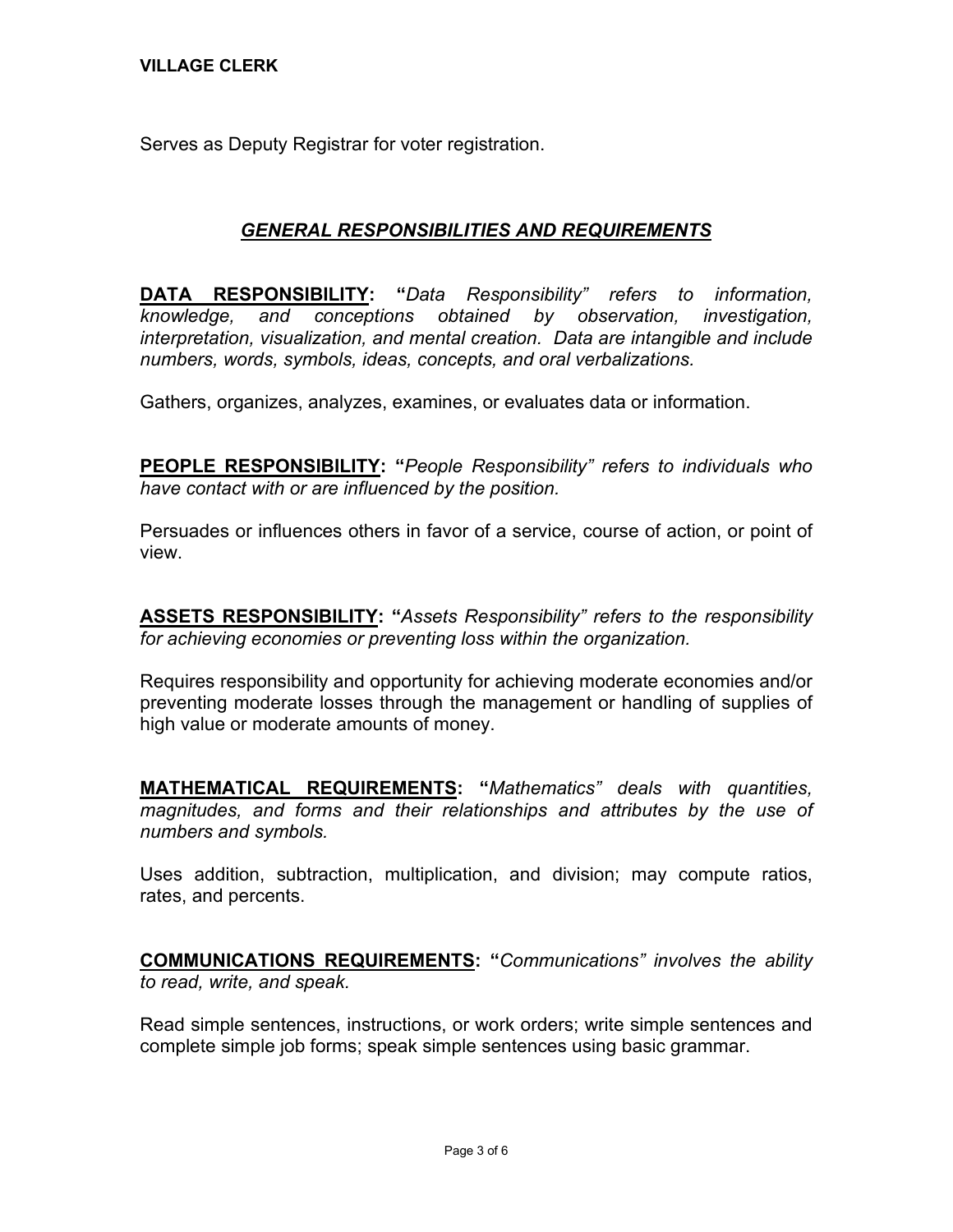**COMPLEXITY OF WORK: "***Complexity of Work" addresses the analysis, initiative, ingenuity, creativity, and concentration required by the position and the presence of any unusual pressures.*

Perform semi-skilled work involving set procedures and rules but with frequent problems; requires normal attention with short periods of concentration for accurate results or occasional exposure to unusual pressure.

**IMPACT OF DECISIONS: "***Impact of Decisions" refers to consequences such as damage to property, loss of data or property, exposure of the organization to legal liability, or injury or death to individuals.*

Makes decisions with moderate impact on whole municipal operation.

**EQUIPMENT USAGE:** *"Equipment Usage" refers to inanimate objects such as substances, materials, machines, tools, equipment, work aids, or products. A thing is tangible and has shape, form, and other physical characteristics.* 

Handles or uses machines, tools, or equipment requiring moderate instruction and experience such as computers, software programs such as word processing, spreadsheets (Office 365 – Word, Excel, PowerPoint), or custom applications, and office machines.

**SAFETY OF OTHERS: "***Safety of Others" refers to the responsibility for other people's safety, either inherent in the job or to assure the safety of the general public.*

Requires some responsibility for safety and health of others and/or for occasional enforcement of the standards of public safety or health.

# *EDUCATION AND EXPERIENCE REQUIREMENTS*

**EDUCATION REQUIREMENTS: "***Education Requirements" refers to job specific training and education required for entry into the position.*

Requires education or training equivalent to a high school diploma; prefer Associates Degree from an accredited college or university in office or business administration. Requires training in general business and administrative office procedures.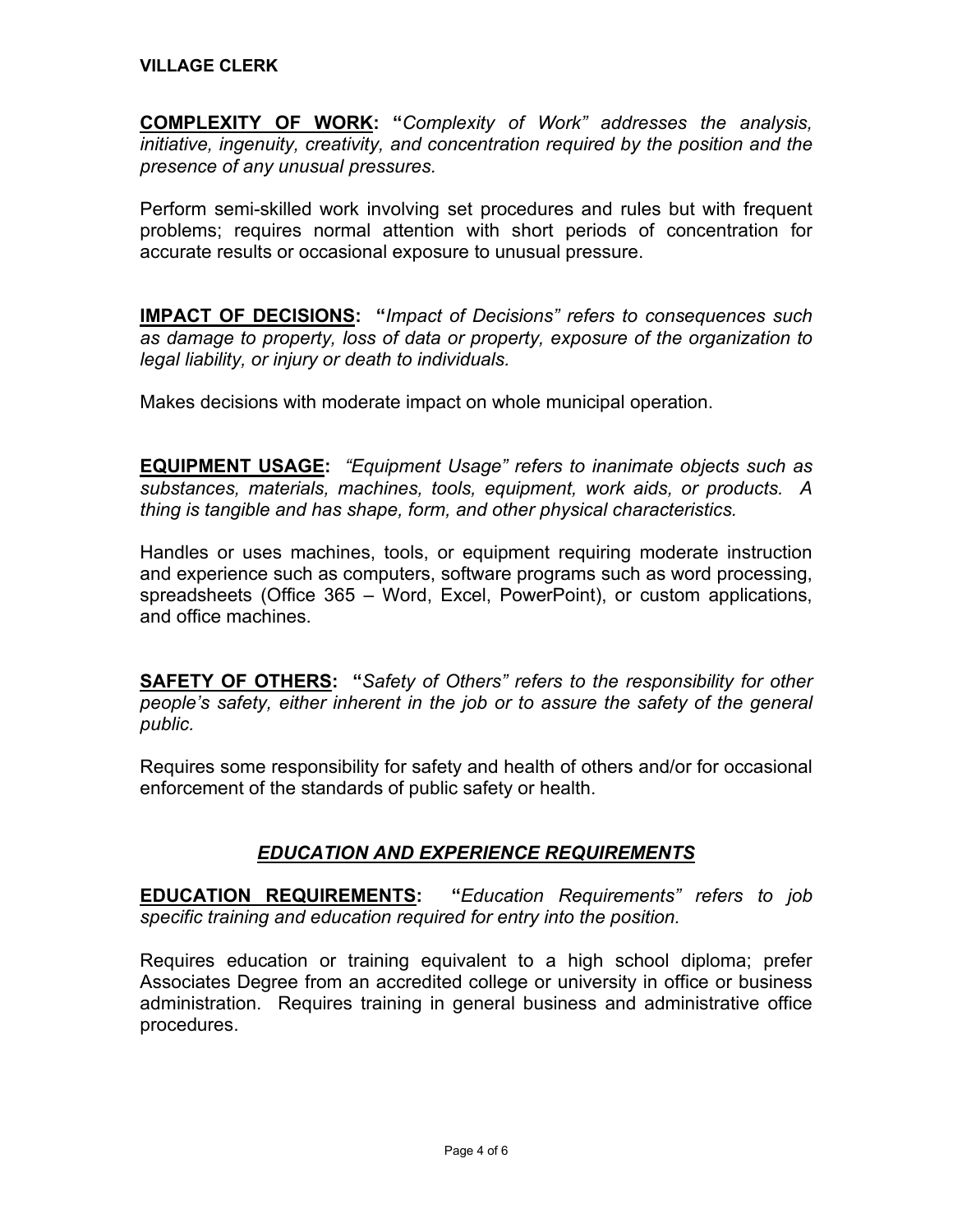#### **LICENSES, CERTIFICATIONS, AND REGISTRATIONS REQUIRED: "***Licenses, Certifications, and Registrations" refers to professional, state, or federal licenses, certifications, or registrations required to enter the position.*

Prefer Municipal Clerk Certificate.

**EXPERIENCE REQUIREMENTS: "***Experience Requirements" refers to the amount of work experience that is required for entry into the position that would result in reasonable expectation that the person can perform the tasks required by the position.* 

Requires three (3) years of related experience.

Requires considerable knowledge of: office management or supervisory methods, practices and techniques; records and operation of the office is required; forms and procedures generally used in Village for personnel, purchasing, accounting and budgetary purposes; laws affecting the work of the assigned division or department; modern office practices, procedures and equipment; specialized terminology of the division, department or office to which assigned; spelling, punctuation and grammar.

Requires the ability to: set priorities; supervise and train subordinate employees; develop, implement and evaluate new and/or revised methods, procedures and performance standards; estimate and budget for future needs and cost of personnel, equipment and supplies; maintain complex clerical records and prepare reports of such records; read, analyze, and interpret general business periodicals, professional documents, technical procedures, or governmental regulations; write reports and routine business correspondence; effectively present information and respond to questions from managers, clients, customers, and the general public.

#### *AMERICANS WITH DISABILITIES REQUIREMENTS*

**PHYSICAL DEMANDS: "***Physical Demands" refers to the requirements for physical exertion and coordination of limb and body movement.*

Requires light to medium work involving standing or walking some of the time, may exert up to 25 pounds of force; moderate dexterity in operating machinery, tools, or office equipment.

Requires daily attendance in the office and numerous night meetings.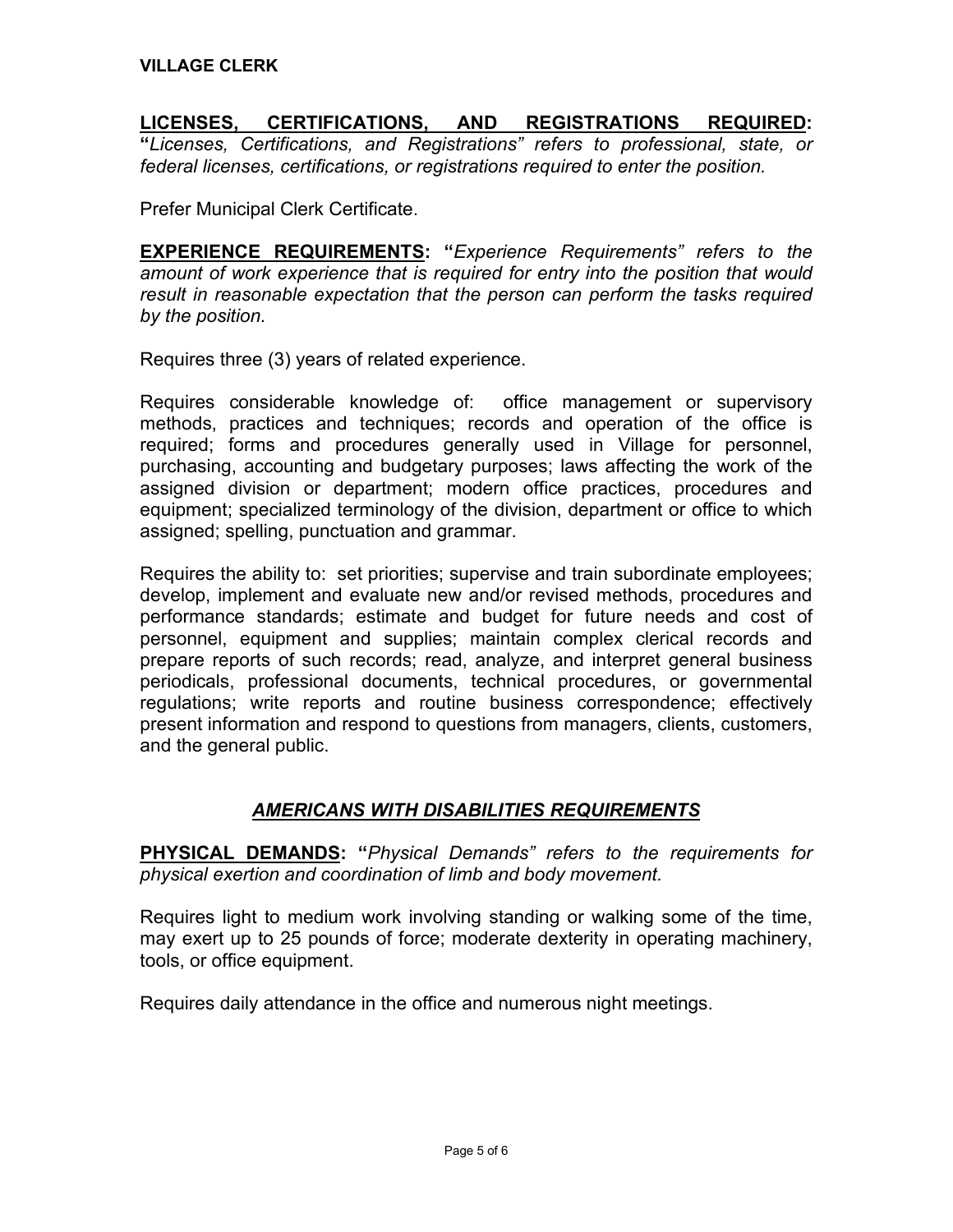**UNAVOIDABLE HAZARDS: "***Unavoidable Hazards" refers to unusual conditions in the work environment that may cause illness or injury.*

The position is exposed to standard indoor office conditions.

**SENSORY (ADA) REQUIREMENTS: "***Sensory Requirements" refers to hearing, sight, touch, taste, and smell necessary to perform the tasks required by the position efficiently.*

The position requires normal visual acuity and field of vision, hearing and speaking abilities.

#### *AMERICANS WITH DISABILITIES ACT COMPLIANCE*

Village of Maple Park is an Equal Opportunity Employer. ADA requires the Village to provide adequate accommodations to qualified persons with disabilities. Prospective and current employees are encouraged to discuss ADA accommodations with management.

Description Approved: 09/01/20 Revised: 05/06/21 10/13/21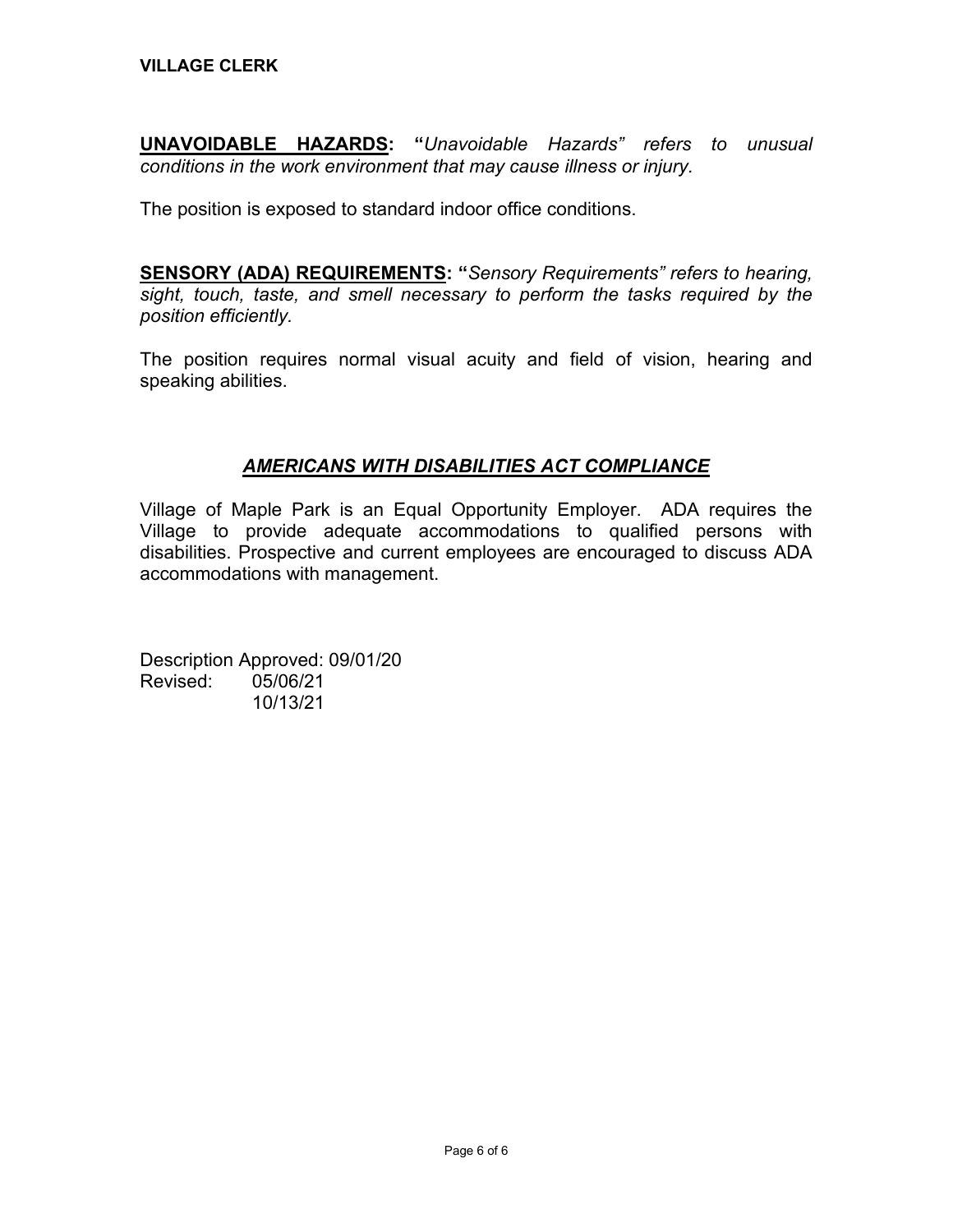

*The Village of Maple Park is an Equal Opportunity Employer and does not discriminate on the basis of race, sex, age, national origin, religion, sexual orientation, or physical/mental disability (except where physical/mental requirements constitute a bona fide occupational qualification).*

**INSTRUCTIONS:** Read each question carefully and answer each question accurately and truthfully. Incomplete applications for employment will be rejected. The "Applicant Signature" line in the upper right-hand corner of each page must contain the signature of the applicant. Resumes will be accepted as supporting documentation, but will NOT fulfill the requirement to complete all portions of this application for employment. All statements made by you on this document are subject to verification and will be used for purposes of a background investigation. Incorrect statement(s) may cause any offer of employment to be rescinded or employment to be terminated. All entries except signature must be printed legibly in black or blue ink in your own handwriting or typed. If writing space provided is inadequate, use the continuation sheet at the end of this application and identify additional information by question number. Use "NA" (not applicable) if the question does not apply.

#### **Position Applied For:**

|    |                                                                                                                                                                                                                                                       |         | <b>PERSONAL DATA</b> |           |                                                             |                                                                                                       |            |
|----|-------------------------------------------------------------------------------------------------------------------------------------------------------------------------------------------------------------------------------------------------------|---------|----------------------|-----------|-------------------------------------------------------------|-------------------------------------------------------------------------------------------------------|------------|
| 1. | Name (Last)                                                                                                                                                                                                                                           | (First) | (Middle)             | 2.        |                                                             | List any other names, aliases you have used, or been<br>known by (include maiden name, if applicable) |            |
| 3. | Home Address (Number, Street Name (and Apt# if applicable))                                                                                                                                                                                           |         |                      |           | City, State, Zip Code                                       |                                                                                                       |            |
| 4. | Do you reside within a 25 minute drive from Maple Park?                                                                                                                                                                                               |         |                      | $\Box$ No | $\Box$ Yes                                                  |                                                                                                       |            |
| 5. | Phone numbers and e-mail addresses:<br>Primary phone number:<br>Alternate phone number:<br>Alternate phone number:<br>Primary e-mail address:<br>Secondary e-mail address:                                                                            |         |                      |           | $\Box$ Cell Phone<br>$\Box$ Cell Phone<br>$\Box$ Cell Phone | $\Box$ Landline<br>$\Box$ Landline<br>$\Box$ Landline                                                 |            |
| 6. | If hired, will you be able to provide documentation within 3 days that will prove identification and work eligibility in accordance<br>with Immigration Reform and Control Act of 1986 and verify your information by signing INS Form I-9? $\Box$ No |         |                      |           |                                                             |                                                                                                       | $\Box$ Yes |
| 7. | Date you can start<br>employment:                                                                                                                                                                                                                     |         |                      |           |                                                             |                                                                                                       |            |
| 8. | <b>Salary desired:</b>                                                                                                                                                                                                                                |         |                      |           |                                                             |                                                                                                       |            |
| 9. | Indicate shifts you would be willing to work (check all that apply):                                                                                                                                                                                  |         |                      |           |                                                             |                                                                                                       |            |
|    | $\Box$ Hourly rate (hourly non-exempt)                                                                                                                                                                                                                |         |                      |           |                                                             |                                                                                                       |            |
|    | $\Box$ Annual rate (salaried exempt)                                                                                                                                                                                                                  |         |                      |           |                                                             |                                                                                                       |            |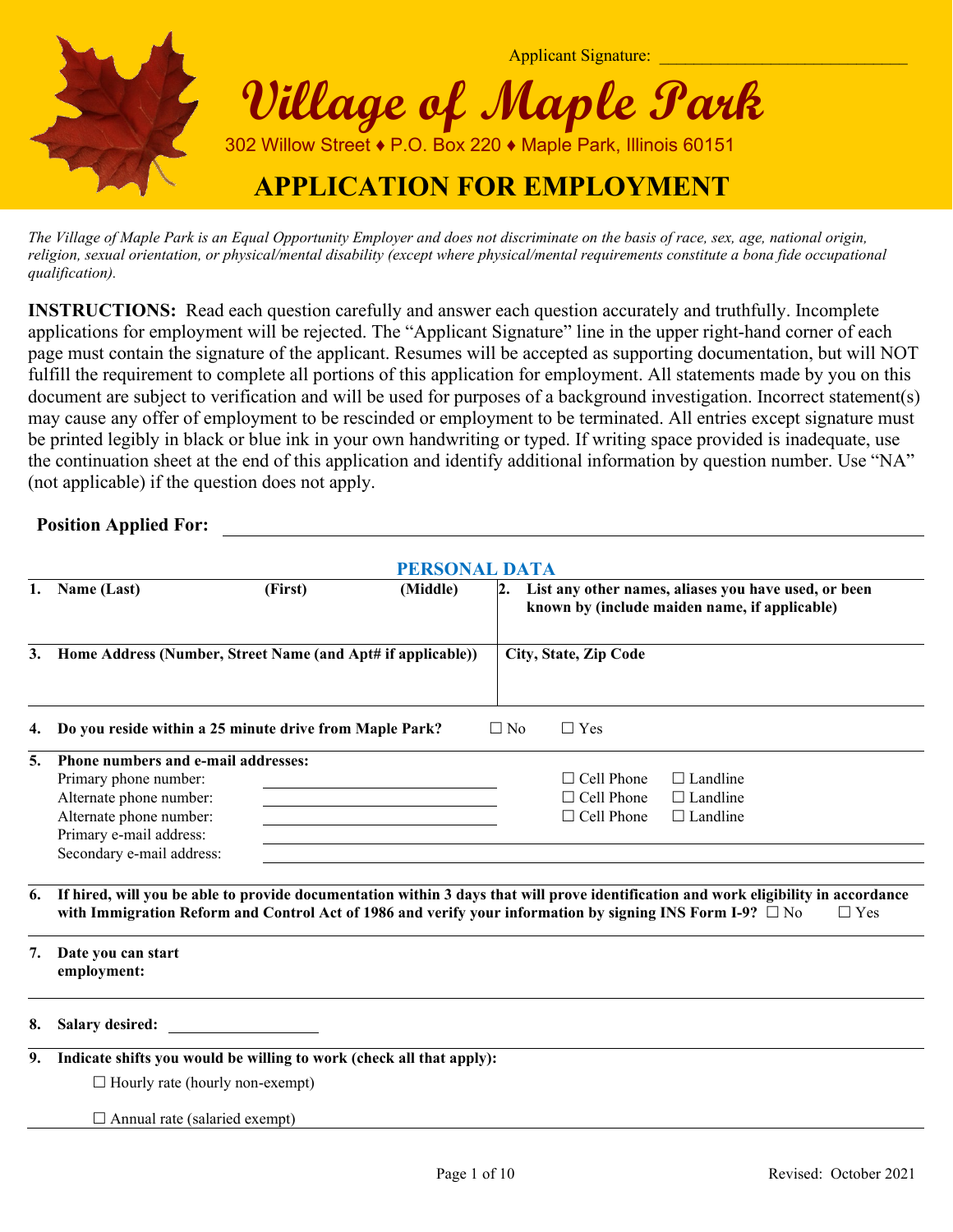**10. Do you have any relatives employed by the Village of Maple Park or serving on the Village Board of Trustees?**  $\Box$  No  $\Box$  Yes If yes, indicate name of relative, relationship, and position held:

| Name of relative | Relationship to you | Position held within the Village of Maple Park |  |
|------------------|---------------------|------------------------------------------------|--|
| Name of relative | Relationship to you | Position held within the Village of Maple Park |  |

**11. Do you have a financial interest in a business or enterprise engaged in business within the Village of Maple Park?**  $\Box$  No  $\Box$  Yes If yes, please provide details.

**12.** Can you perform the essential functions of this job with or without reasonable accommodation?  $\Box$  No  $\Box$  Yes *The Village of Maple Park will endeavor to make a reasonable accommodation to the known physical or mental limitations of a qualified applicant with a disability unless the accommodation would impose an undue hardship on the operation of the Village.*

#### **EDUCATION, QUALIFICATIONS, TRAINING, CERTIFICATIONS AND LICENSES**

#### **13. List the various schools you have attended. (Use continuation sheet if additional writing space is required)**

| Name and Address of School (include City and State) | <b>Number of years</b><br>attended | Diploma or GED?<br>Yes or No |
|-----------------------------------------------------|------------------------------------|------------------------------|
| <b>Grammar School(s)</b>                            |                                    |                              |
|                                                     |                                    |                              |
|                                                     |                                    |                              |
| <b>High School(s) or GED</b>                        |                                    |                              |
|                                                     |                                    |                              |
|                                                     |                                    |                              |
| <b>College or University</b>                        |                                    |                              |
|                                                     |                                    |                              |
|                                                     |                                    |                              |

#### **14. Do you currently have, or will you be able to provide within 30 days of hire, a valid Illinois Drivers License?**  $\Box$  No  $\Box$  Yes Indicate expiration date:

**15. Have you used computers in your prior or current position?**  $\Box$  No  $\Box$  Yes If yes, indicate programs/software used: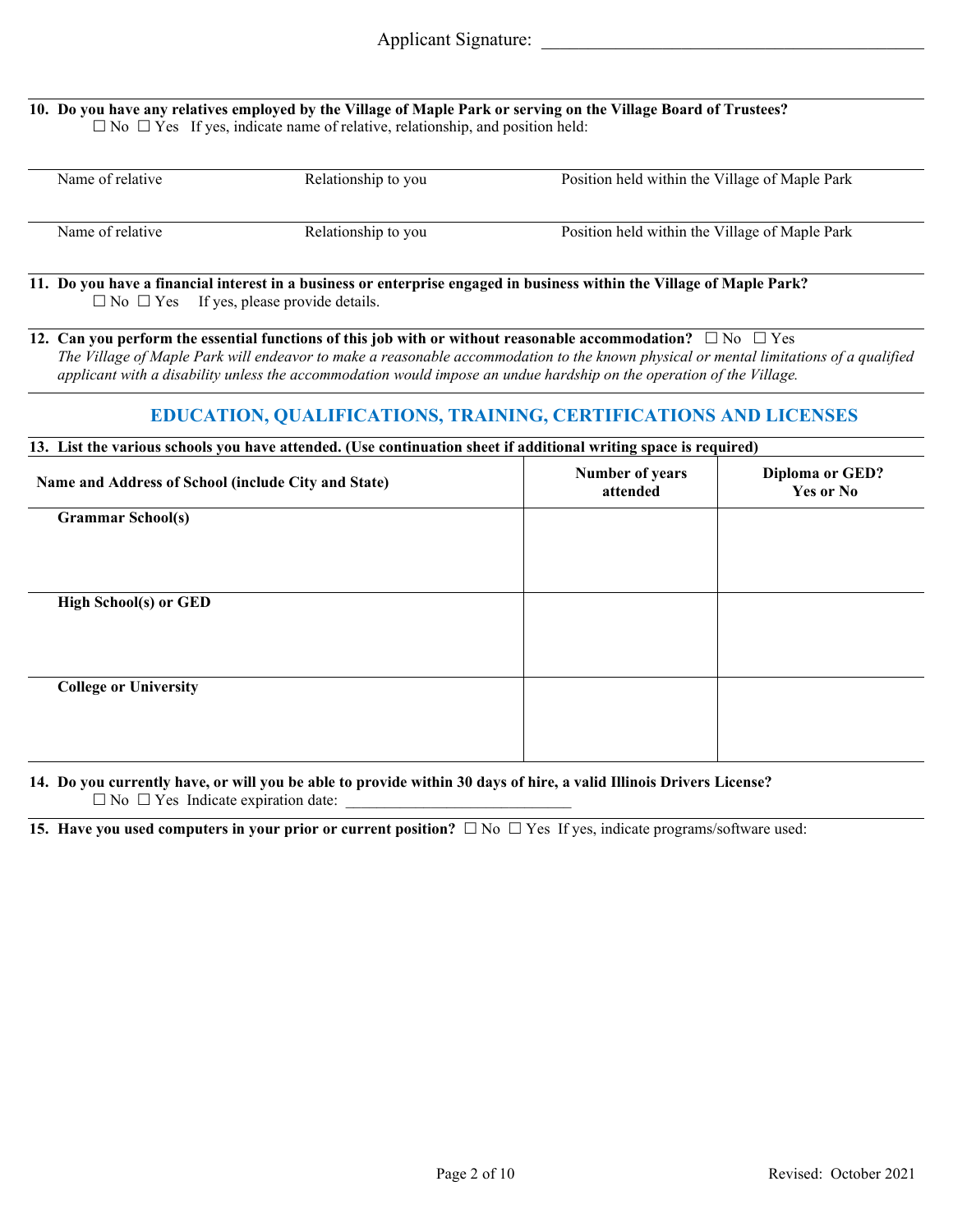#### Applicant Signature: \_\_\_\_\_\_\_\_\_\_\_\_\_\_\_\_\_\_\_\_\_\_\_\_\_\_\_\_\_\_\_\_\_\_\_\_\_\_\_\_\_

**16. Please list all job-related skills or qualifications that you possess which would help you perform the duties of the position you are seeking. Please also list any completed courses, training, certifications and licenses relevant to this position (or attach a typed list).**

**Job –related Skills or Qualifications:**

| Courses, Training, Certification, Licenses | <b>Number of Credit</b><br><b>Hours</b> | Completion<br>Date | Name of Educational Institution or<br><b>Organization</b> |
|--------------------------------------------|-----------------------------------------|--------------------|-----------------------------------------------------------|
|                                            |                                         |                    |                                                           |
|                                            |                                         |                    |                                                           |
|                                            |                                         |                    |                                                           |
|                                            |                                         |                    |                                                           |
|                                            |                                         |                    |                                                           |
|                                            |                                         |                    |                                                           |
|                                            |                                         |                    |                                                           |
|                                            |                                         |                    |                                                           |
|                                            |                                         |                    |                                                           |
|                                            |                                         |                    |                                                           |
|                                            |                                         |                    |                                                           |
|                                            |                                         |                    |                                                           |
|                                            |                                         |                    |                                                           |
|                                            |                                         |                    |                                                           |
|                                            |                                         |                    |                                                           |
|                                            |                                         |                    |                                                           |
|                                            |                                         |                    |                                                           |
|                                            |                                         |                    |                                                           |
|                                            |                                         |                    |                                                           |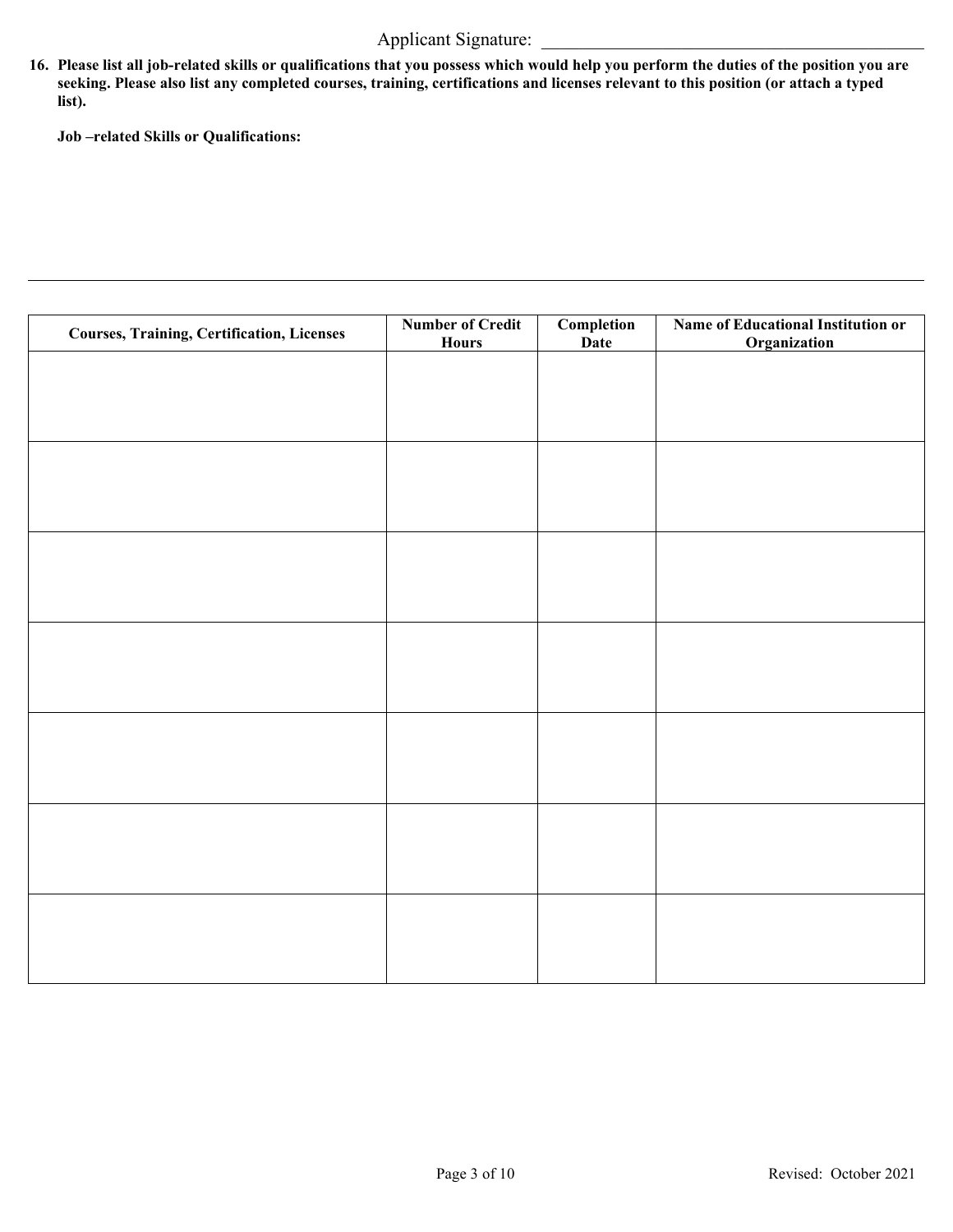| <b>Applicant Signature:</b> |  |
|-----------------------------|--|
|                             |  |

#### **EMPLOYMENT HISTORY**

| 17.                                            | Have you ever worked for the Village of Maple Park as an employee, contractor or consultant?                                                                                                                                                                |                                    |  |  |  |
|------------------------------------------------|-------------------------------------------------------------------------------------------------------------------------------------------------------------------------------------------------------------------------------------------------------------|------------------------------------|--|--|--|
| $\Box$ Yes<br>Position:<br>$\Box$ No<br>Dates: |                                                                                                                                                                                                                                                             |                                    |  |  |  |
|                                                |                                                                                                                                                                                                                                                             |                                    |  |  |  |
| 18.<br>additional employers.                   | Describe your work history for at least the past ten years, beginning with your current or most recent job. If you have had<br>more than four employers in the past ten years, attach additional sheets with the same information requested below for these |                                    |  |  |  |
| $\Box$ Yes $\Box$ No If no, explain:           | Employer $#1$ – May we contact this employer if an offer of employment is extended to you as part of our background investigation?                                                                                                                          |                                    |  |  |  |
| <b>Organization/Company Name</b>               | <b>Street Address</b>                                                                                                                                                                                                                                       | City, State, Zip Code              |  |  |  |
| <b>Job Title</b>                               | $\Box$ Full-time<br>$\Box$ Part-time                                                                                                                                                                                                                        | $\Box$ Seasonal/Temporary          |  |  |  |
| <b>Dates of Employment</b>                     | <b>Telephone Number</b>                                                                                                                                                                                                                                     | <b>Supervisor's Name and Title</b> |  |  |  |
| <b>Reason for Leaving</b>                      |                                                                                                                                                                                                                                                             |                                    |  |  |  |
| Describe specific job duties:                  |                                                                                                                                                                                                                                                             |                                    |  |  |  |
|                                                |                                                                                                                                                                                                                                                             |                                    |  |  |  |
| $\Box$ Yes $\Box$ No If no, explain:           | Employer $#2$ – May we contact this employer if an offer of employment is extended to you as park of our background investigation?                                                                                                                          |                                    |  |  |  |
| <b>Organization/Company Name</b>               | <b>Street Address</b>                                                                                                                                                                                                                                       | City, State, Zip Code              |  |  |  |
| <b>Job Title</b>                               | $\Box$ Full-time<br>$\Box$ Part-time                                                                                                                                                                                                                        | $\Box$ Seasonal/Temporary          |  |  |  |
| <b>Dates of Employment</b>                     | <b>Telephone Number</b>                                                                                                                                                                                                                                     | <b>Supervisor's Name and Title</b> |  |  |  |
| <b>Reason for Leaving</b>                      |                                                                                                                                                                                                                                                             |                                    |  |  |  |
| Describe specific job duties:                  |                                                                                                                                                                                                                                                             |                                    |  |  |  |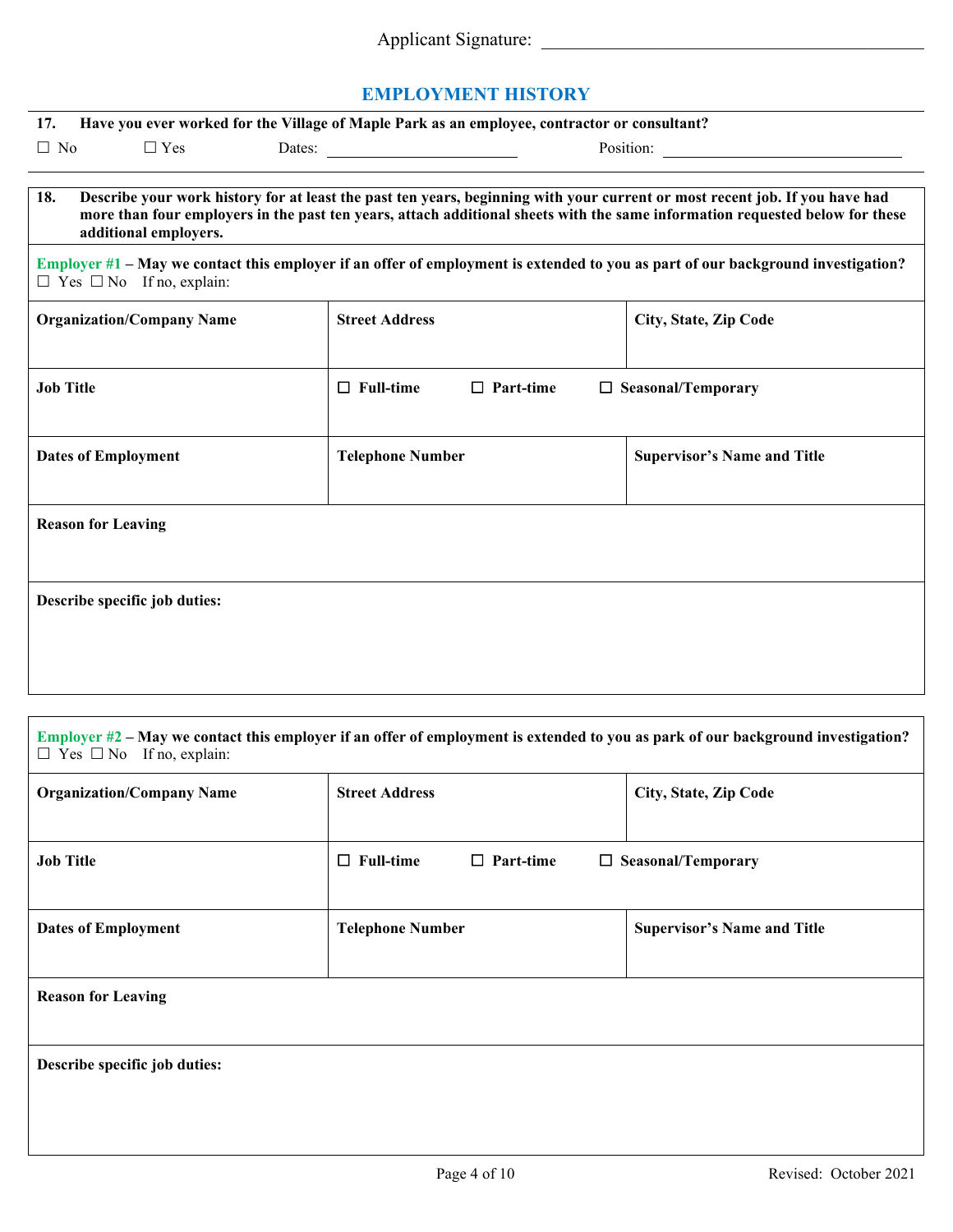| Employer $#3$ – May we contact this employer if an offer of employment is extended to you as park of our background investigation?<br>$\Box$ Yes $\Box$ No If no, explain: |                                      |                                    |  |  |
|----------------------------------------------------------------------------------------------------------------------------------------------------------------------------|--------------------------------------|------------------------------------|--|--|
| <b>Organization/Company Name</b>                                                                                                                                           | <b>Street Address</b>                | City, State, Zip Code              |  |  |
| <b>Job Title</b>                                                                                                                                                           | $\Box$ Full-time<br>$\Box$ Part-time | $\Box$ Seasonal/Temporary          |  |  |
| <b>Dates of Employment</b>                                                                                                                                                 | <b>Telephone Number</b>              | <b>Supervisor's Name and Title</b> |  |  |
| <b>Reason for leaving</b>                                                                                                                                                  |                                      |                                    |  |  |
| Describe specific job duties:                                                                                                                                              |                                      |                                    |  |  |

#### **Employer #4 – May we contact this employer if an offer of employment is extended to you as park of our background investigation?**  $\Box$  Yes  $\Box$  No If no, explain:

| <b>Organization/Company Name</b> | <b>Street Address</b>                | City, State, Zip Code              |  |  |
|----------------------------------|--------------------------------------|------------------------------------|--|--|
|                                  |                                      |                                    |  |  |
| <b>Job Title</b>                 | $\Box$ Full-time<br>$\Box$ Part-time | $\Box$ Seasonal/Temporary          |  |  |
|                                  |                                      |                                    |  |  |
| <b>Dates of Employment</b>       | <b>Telephone Number</b>              | <b>Supervisor's Name and Title</b> |  |  |
|                                  |                                      |                                    |  |  |
| <b>Reason for leaving</b>        |                                      |                                    |  |  |
|                                  |                                      |                                    |  |  |
| Describe specific job duties:    |                                      |                                    |  |  |
|                                  |                                      |                                    |  |  |
|                                  |                                      |                                    |  |  |
|                                  |                                      |                                    |  |  |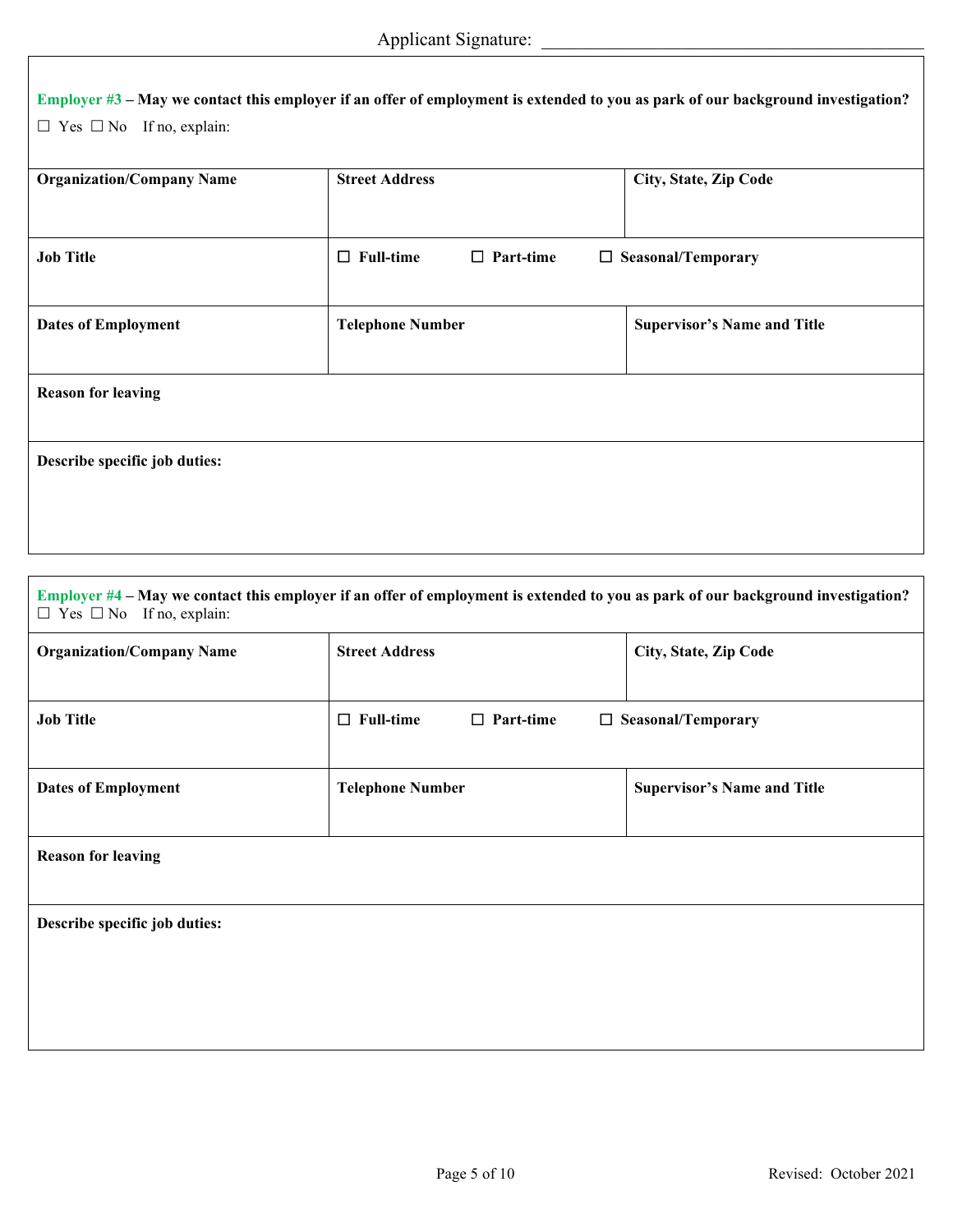# **CRIMINAL / ARREST / COURT HISTORY / LAWSUIT / DISCPLINARY ACTION**

| 19. Convicted of or plead guilty to any<br>criminal offense, other than minor<br>traffic violations?                                                                                                                                                                                                                                                                                               | $\square$ No | $\Box$ Yes, explain in detail (including date and name of city, county, state). |
|----------------------------------------------------------------------------------------------------------------------------------------------------------------------------------------------------------------------------------------------------------------------------------------------------------------------------------------------------------------------------------------------------|--------------|---------------------------------------------------------------------------------|
| (Note: You are not obligated to disclose<br>sealed or expunged records of conviction,<br>or any juvenile records of adjudication,<br>arrest, or conviction.)                                                                                                                                                                                                                                       |              |                                                                                 |
| A criminal conviction will not necessarily<br>be a bar to employment. Expunged<br>juvenile records will not be considered for<br>employment decisions. To help us<br>evaluate your application, please describe<br>the nature of the office for which you were<br>convicted, the circumstances surrounding<br>the commission of the offense and your<br>subsequent rehabilitation (if applicable). |              |                                                                                 |
| 20. Associated with any gangs or gang<br>members?                                                                                                                                                                                                                                                                                                                                                  | $\Box$ No    | $\Box$ Yes, explain in detail.                                                  |
| 21. Associated with any individual or<br>organization that was investigated, or is<br>being investigated for involvement in<br>any criminal activity?                                                                                                                                                                                                                                              | $\square$ No | $\Box$ Yes, explain in detail.                                                  |
| 22. An Order of Protection entered against<br>you?                                                                                                                                                                                                                                                                                                                                                 | $\Box$ No    | $\Box$ Yes, explain in detail (including date and name of city, county, state). |
| 23. Have you ever been party to a lawsuit,<br>personally or professionally in the last<br>seven (7) years?                                                                                                                                                                                                                                                                                         | $\Box$ No    | $\Box$ Yes, list and explain each lawsuit in detail.                            |
| 24. Have you ever been subject to any<br>disciplinary action by your employer in<br>the last seven (7) years, up to an<br>including termination?                                                                                                                                                                                                                                                   | $\Box$ No    | $\Box$ Yes, list and explain each action in detail.                             |

#### **Have you ever had/been … If additional space is needed please use the Continuation of Response area on Page 7 of the application.**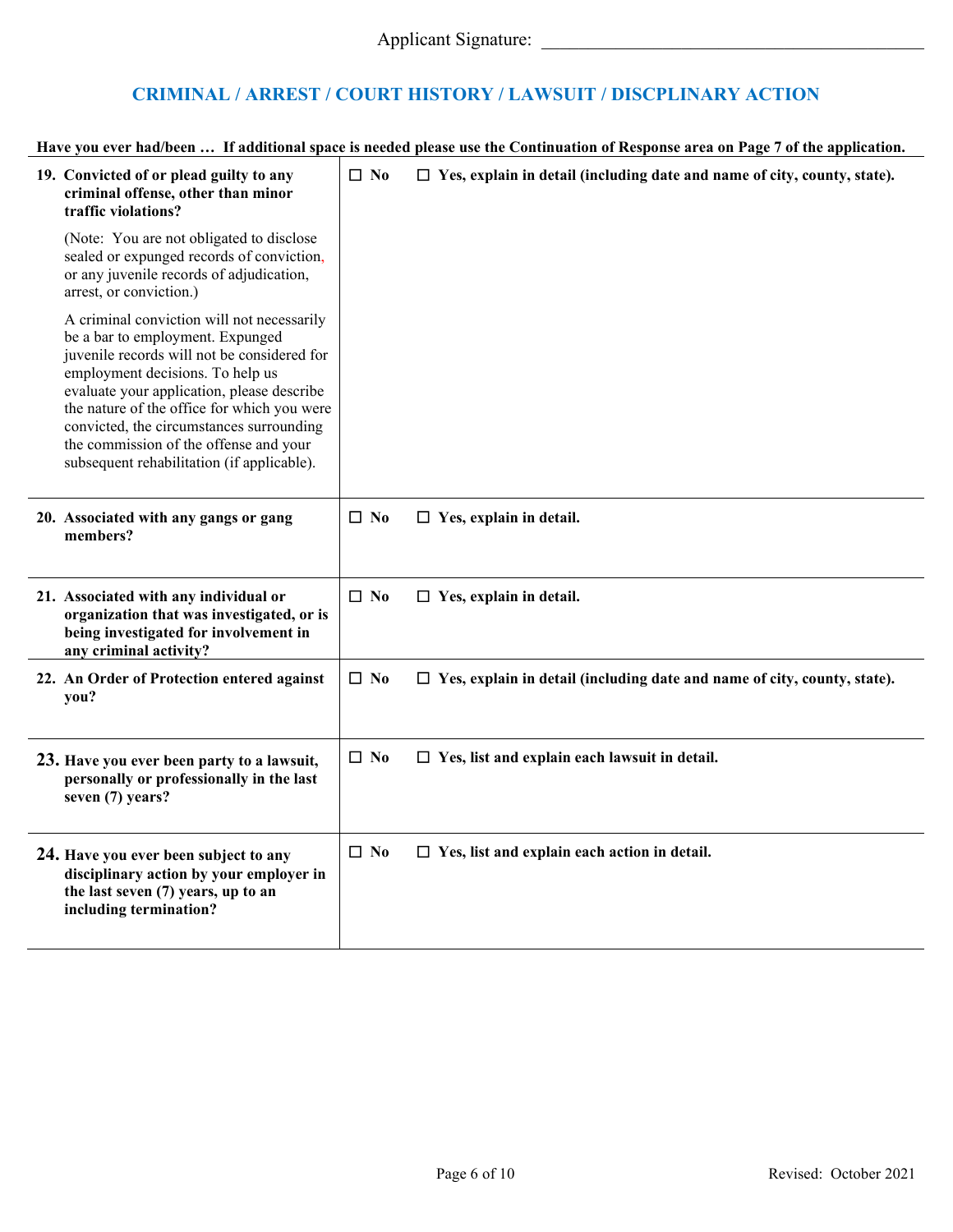Applicant Signature:

# **DRUG/NARCOTICS USE**

**25. Have you every applied for a law enforcement position previously? (Include all on a separate sheet of paper if necessary.)**

| <b>Name of Drug/Narcotic</b> | <b>Date First USed</b> | Date Last Used | <b>Reason Denied</b> |
|------------------------------|------------------------|----------------|----------------------|
|                              |                        |                |                      |
|                              |                        |                |                      |
|                              |                        |                |                      |
|                              |                        |                |                      |
|                              |                        |                |                      |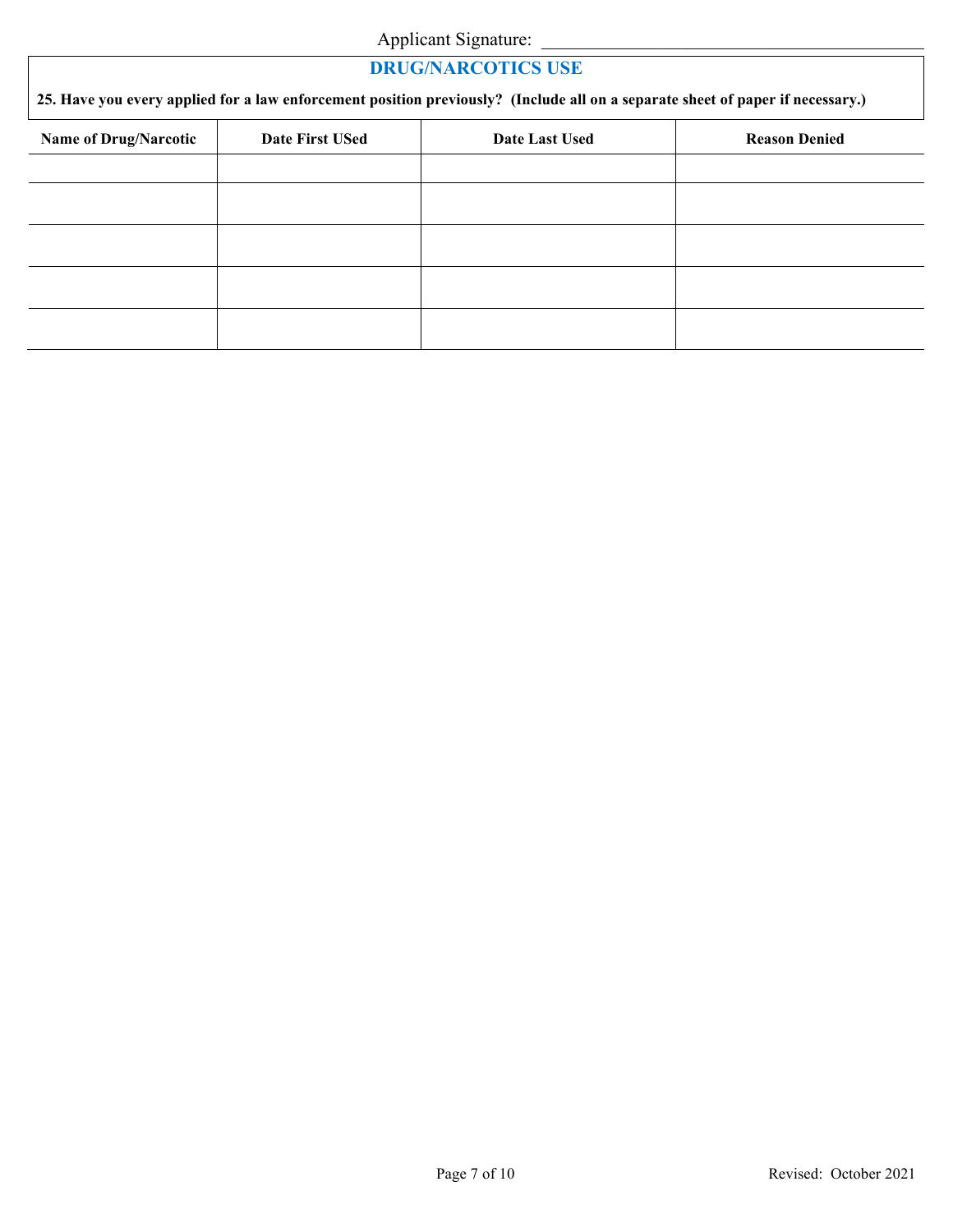Applicant Signature:

# **PRIOR LAW ENFORCEMENT APPLICATIONS 25. Have you ever applied for a law enforcement position previously? (Include all on a separate sheet of paper if necessary.) Name of Agency (Address, City & Zip Code) Date Applied Accepted Y/N Reason Denied**

#### **PERSONAL REFERENCE**

**27. In your own words, why should you be considered for this position?**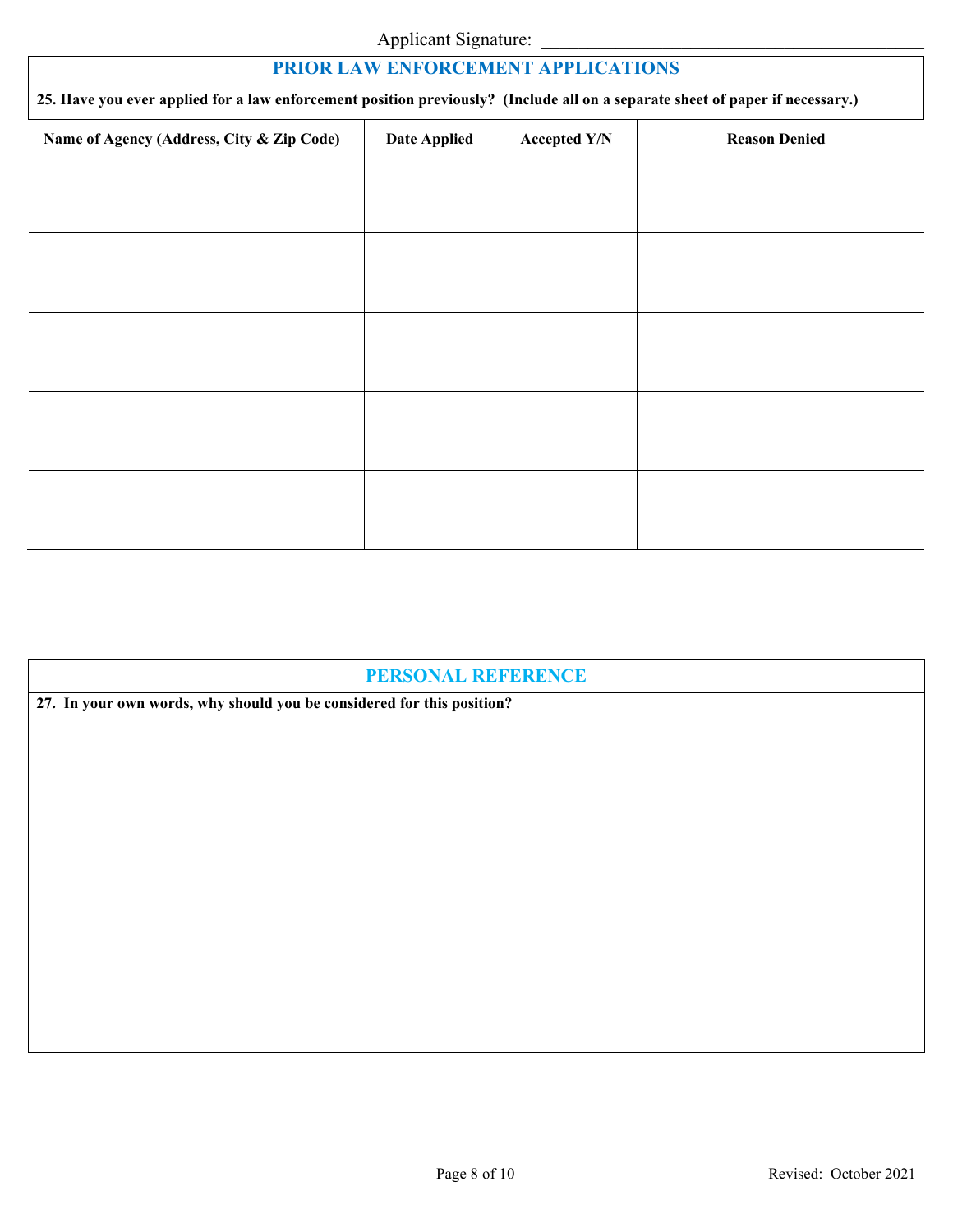#### **CONTINUATION OF RESPONSE**

Indicate in the left-hand column the number of the question you are answering, then complete your answer in the space provided below. If additional space is needed, please attach a blank sheet.

| Question<br>Number | <b>Continuation of Answer</b> |
|--------------------|-------------------------------|
|                    |                               |
|                    |                               |
|                    |                               |
|                    |                               |
|                    |                               |
|                    |                               |
|                    |                               |
|                    |                               |
|                    |                               |
|                    |                               |
|                    |                               |
|                    |                               |

#### **AUTHORIZATION**

#### **Please read carefully before signing.**

I understand that neither the completion of this Application for Employment nor any other part of my consideration for employment establishes obligation for the Village of Maple Park ("Village") to hire me. If I am hired, I understand that the Village (as "at will employers) or I can terminate my employment at any time and for any reason, with or without cause and without prior notice. I understand that no representative of the Village has authority to make any assurance to the contrary.

I attest with my signature below that my answers to these statements and questions are true and correct to the best of my knowledge. I have not knowingly withheld any fact or circumstance that would, if disclosed, affect my application unfavorably. I understand that any omission of fact, misrepresentation, deception, or false statement made in this Application for Employment may result in my being denied consideration for employment, and if not discovered by the Village until after my becoming employed, is grounds for, and may result in, my immediate termination, regardless of when or how discovered.

I authorize investigation of all statements contained herein and expressly give permission (as may be directed herein) to the references listed above to give you, the Village, any and all information concerning my previous employment or any other pertinent information they have. I hereby release all parties from liability for any damage that may result from furnishing any information about me in connection therewith.